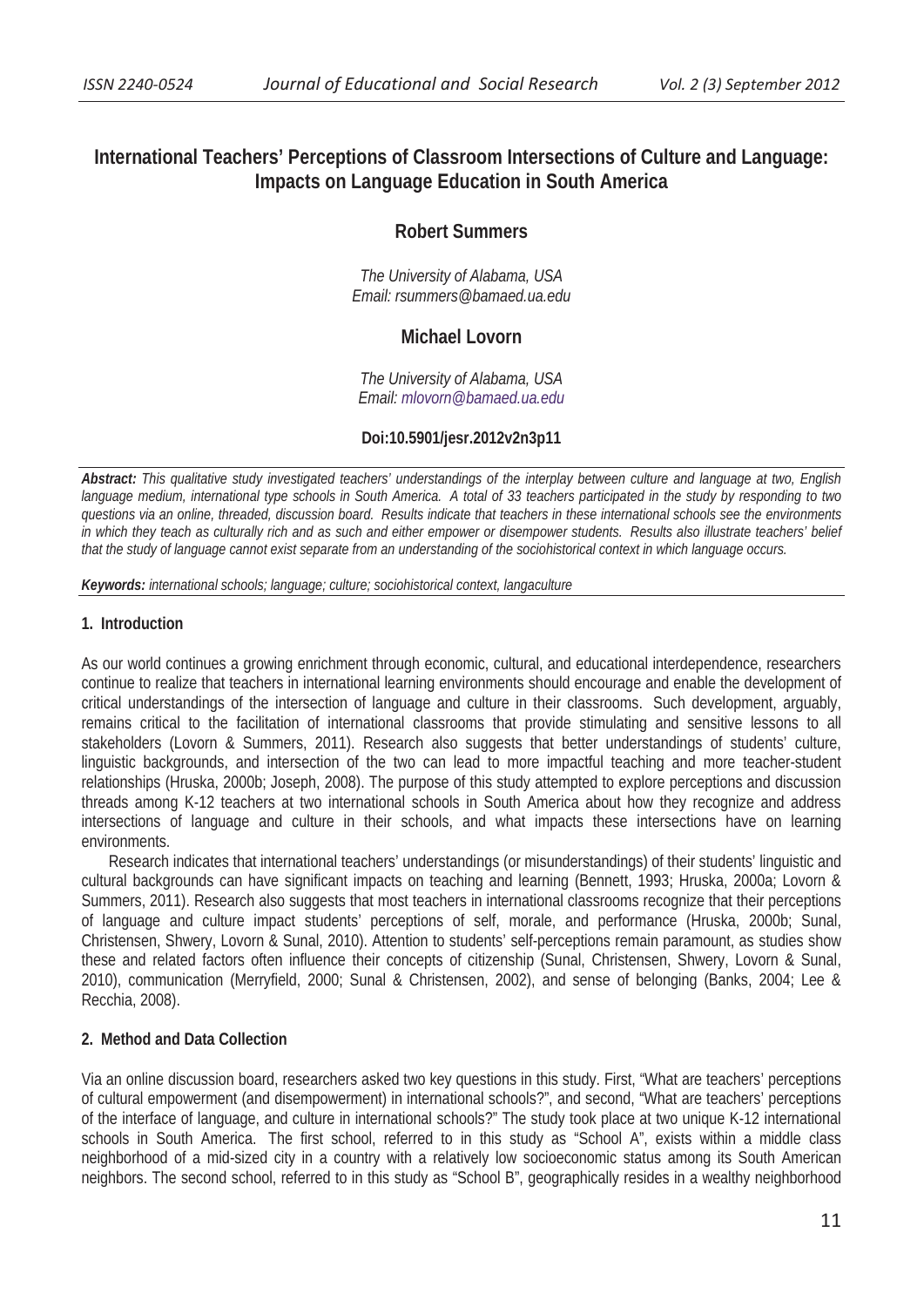of a densely populated metropolis in a country with a relatively high (and growing) socioeconomic status among its South American neighbors.

By way of an online discussion board, dialogue facilitation occurred between 33 teachers from the two schools. Of these participants, 14 were female and 19 male; 12 identified themselves as Caucasian/European, 12 identified themselves Hispanic/Latino(a), and 2 identified themselves as of African Descent. In terms of classroom teaching experience, 73%  $(n=24)$  reported having been in the classroom for five years or less; 18%  $(n=6)$  reported having been in the classroom for six to ten years; and 9% (n=3) reported having been in the classroom for more than ten years.

The online discussion board design and management provided participants the ability to post their thoughts, observations and opinions, and to read and respond to the posts of others participants at both international schools. In an effort to generate rich dialogue, participants were asked to make at least three posts to complete the data collection activity; one original post, and two response posts to thoughts of others. Each participant met this minimal request, and many made several more posts which assured rich threaded discussions.

Content analysis (Clandinin & Connelly, 2000; Neuendorf, 2002) of the threaded discussions was used for interpreting meaning expressed by participants, the categorization process focused on key questions as interconnected themes, and researchers implemented strategies to protect the authenticity and trustworthiness of the data (Lincoln & Guba, 1985). Study participants from School A and School B simultaneously discussed their perceptions of language and culture, and the impacts these factors have on the learning environment. Two major themes emerged from the threaded conversations: (1) these culturally rich international classrooms can empower and disempower students; and (2) language and culture cannot exist separate. Excerpts of threaded conversations have been included to demonstrate themes.

#### *Theme 1: these culturally rich international classrooms can empower and disempower students*

Participants discussed their thoughts, observations, and opinions related to teachers' recognition of cultural diversity and growth of cultural and socioeconomic diversity within in their classrooms and schools. Jason, a third-year secondary math teacher at School B, initiated the discussion by reporting about his school's diverse student body:

 "[School B] is very diverse compared to my experiences growing up in the US. I grew up in rural Missouri, and our school was all white. Although most of our students speak Portuguese as their primary language, there are several cultures (and nationalities) represented."

Cintia, a second-year high school science teacher at School B, echoed Jason's observation and added:

"Our students come from families that have moved here from the United States, Canada, and Korea to work. This is why our school is so diverse. These families make good money to come here, and they can afford to send their kids to our school, so we benefit from their diversity. They also bring lots of great cultures into the school."

Raquel, a veteran art teacher at School A, pointed out that her school represents a diverse population as well:

"At [School A], we have students from many places too. Most are from our city. They are rich. But we have some students from other countries. Many of them speak two languages. They bring their culture into our school, and it's not all rich kids. Some of their parents are not rich and work very hard to pay for their education."

Several participants posted comments confirming this perceived diversity. James, a 7-year veteran teacher in his second year at School A said: "… we have students from about 12 different countries." Samuel, a new middle school language arts teacher at School A, added: "Our student body is more diverse than most schools in [the city]." Alberto, a fourth-year fourth grade teacher at School B pointed out:

 "Our school is the most diverse in town too, and I think that is one of the things that makes us such a good school. We have a reputation for having students from all over the world. Many of the students speak multiple languages. They bring their culture into the classroom, and I like to have them share their cultures with the class. We all learn from the things they share."

As discourse continued, indications became clear that most participants also generally expressed that such diversity has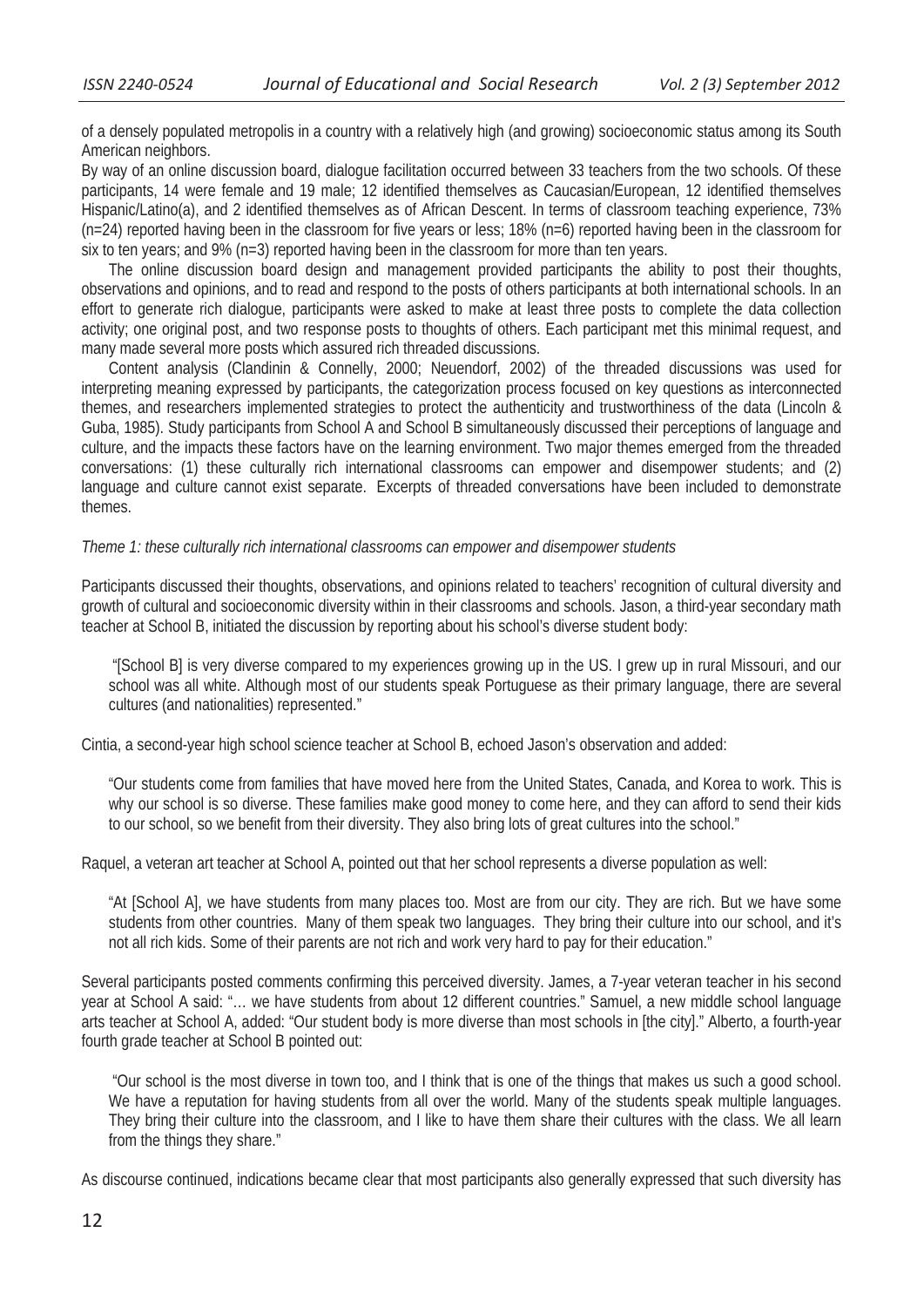a positive and empowering impact on the learning environment. Carmen, a third-year high school language arts teacher opined:

"We encourage students to bring their culture into the classroom. I find this makes my lessons better, especially when we're reading literature because they can share similar cultural examples of metaphor or alliterations... Students really have a sense of accomplishment when they share experiences and stories in the classroom. I have even begun incorporating them into my lessons. I ask students to go home and talk to their parents about culturespecific stories they can share with the class."

Nicholas, a second-year elementary teacher at School B agreed and added:

"We do the same thing in our classes. We have students bring in examples of their culture. I find that it makes them feel more comfortable in the class. They ask more questions, answer more questions, and participate more too. I think it makes them feel they are part of something bigger, yet still unique in some way."

Annie, a veteran elementary school teacher at School A added to Nicholas' comment:

"We do this too, and I think it's good for all of us. I really think when I can get students interested in each other and where they're all from, we all benefit. My students like getting up in front of the room and sharing stories. I can even use it as a classroom management strategy, because they know if they do not behave, we will not have time to tell stories."

In sum, Consuelo, a high school history teacher at School A remarked: "Encouraging our students to share their culture and background in class does several things to help the teacher. First, it makes students comfortable to share about their backgrounds. Second, it gives them a chance to talk about themselves, which makes them feel important. Third, it helps their classmates learn about different cultures. And fourth, it teaches everyone to respect difference."

# *Theme 2: language and culture cannot exist separate*

Participants discussed their thoughts, observations, and opinions related to teachers' understanding of the interplay between language and culture as such occurs in the international schools in which they teach. One teacher at School B, Renata, commented on her role as a language teacher in 4th grade mathematics.

"I am a native speaker of Portuguese, but was educated in an international school where all of our subjects were taught in English. I remember being confused by the way that our teachers and textbooks used word problems in math. It is very different from the way that we are used to. It seems that my culture has a focus on calculation rather than discussion of mathematical procedures. I try to keep this in mind when teaching math to my students. That is to say, I remember and highlight for my students the cultural differences in the ways that language is used to frame mathematics in English as opposed to Portuguese."

Joseph, a North American and a 6th grade Mathematics and Science teacher at School A, agreed with Renata's statement and commented on a similar understanding of mathematics in his students.

"I see almost the same thing in my kids in 6th grade Math. They are seem to be more comfortable with rote memorization of formulae and isolated facts rather than the critical thinking skills that are required in more abstract problem solving. I think that this has to do with the way that their culture approaches learning. They have the language skills to understand word problems but lack the cultural understanding to see the importance in knowing how to solve them. Of course I saw this when I taught in the U.S. but it wasn't as widespread here. For me the difference is the cultural frame of reference."

Carole, a novice teacher at School B and a native speaker of Portuguese added to the conversation by addressing some of the English and Portuguese proverbs that she teaches in her tenth grade language arts class.

"I think that it is important for my students to understand the manner in which both cultures approach language and wisdom through idioms and proverbs. For instance, all of my students know the proverb "cão picado por cobra, tem medo de linguiça." which when translated literally means "a dog that has been bitten by a snake is scared of sausages." The English equivalent of this expression is "once bitten, twice shy." For me the English is much more direct in its meaning. This highlights for me the way that Americans are so much more direct than Brazilians. When I teach these proverbs, I not only teach the words themselves but also the cultural understanding that my students need to have to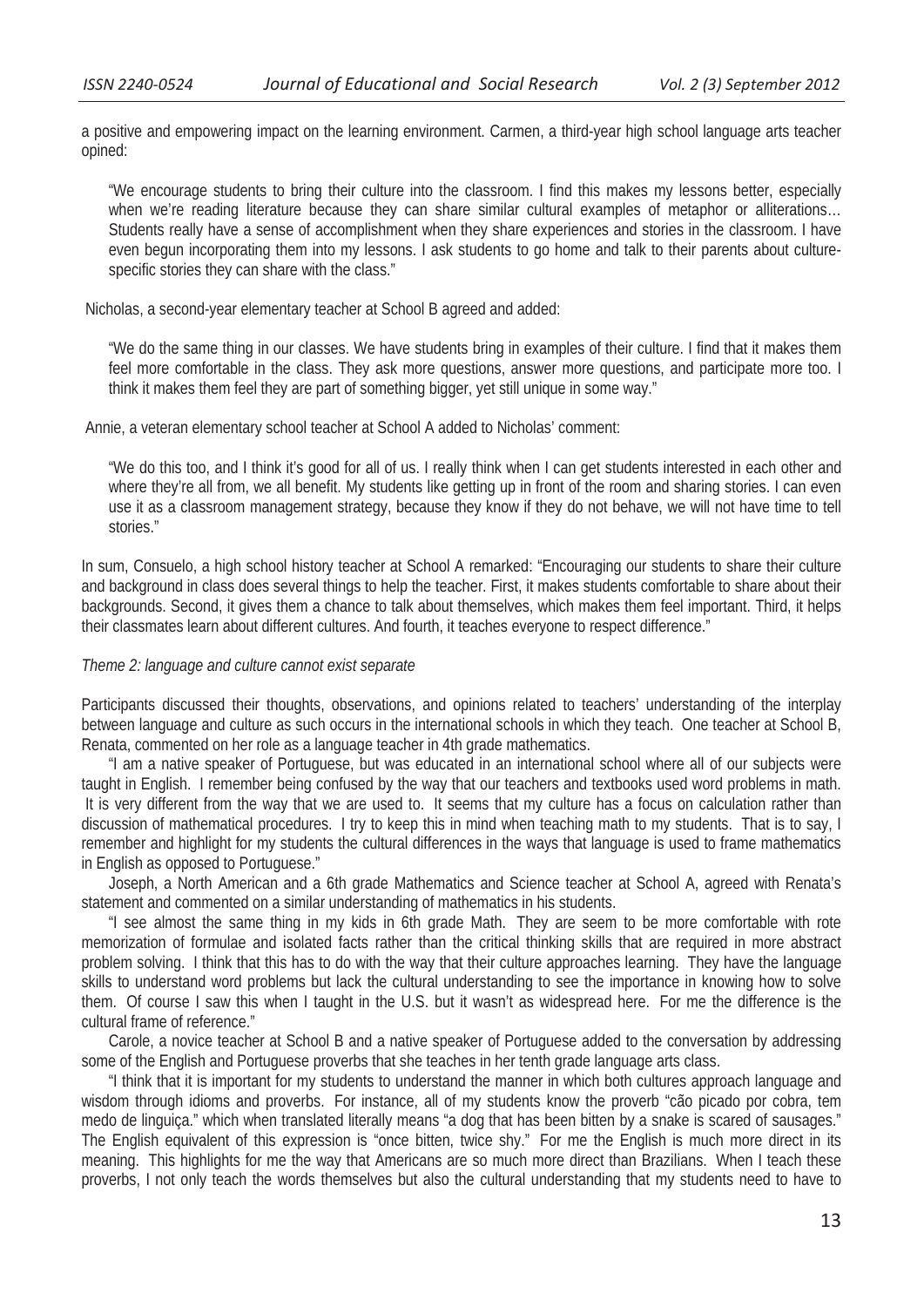comprehend them.

Matthew responded to Carole's comment adding his thoughts on Spanish verses English proverbs.

[School A] is located in a fairly conservative, Catholic country and I believe that the proverbs that are used here reflect this. I grew up with my grandmother telling me "the early bird gets the worm." I recently learned that here the equivalent to this proverb is "a quien madruga, Dios le ayuda" which means "God helps those who get up early." In my opinion this reflects the importance of religion in [the country in which School A is located].

The discussion of language and culture was concluded by a veteran teacher, Terri. She is a native speaker of English and a part time administrator at School B.

"I really like this discussion thread. It has helped me to organize my thoughts about language and culture. While I have only been teaching here at [School B] for two years, I taught for nine years in Houston at a school where the majority of students were either Mexican immigrants or of Mexican descent. My students in Texas would try to understand their assignments from the Mexican perspective. For example they preferred collaborative work instead of individual work and would get frustrated with me when I insisted that they work by themselves. After a couple of months I came to understand that their culture regards socialization, even in work situations, more highly than individual work. After a week or two here at [School B] I began to see the same thing. Student's value socialized work more than individualized work. When they do free writing they prefer to write about parties and games instead of their plans for the future schooling or their chosen profession. I don't see it as a lack of seriousness on their part, but instead a snapshot into their understanding of what it is to be Brazilian as reflected by their language."

# **3. Directions for further research**

While the results of the content analysis in relation to the themes proved unanimously positive, there remain still implied questions that need investigation for further study and provocation of discussion concerning this particular population and the intersections of culture that occur. For instance, if language and culture cannot exist separate, what then actually causes the separation from social and cultural perspectives, i.e. what kinds of pre-existing administrative or social apparatus work to nullify or suppress existing cultural voices or identities? ( Collins, 2000; Foucault, 1995). Also, the educators surveyed seem to rely on a feminist intersectional approach in respect to students sharing of cultural stories and perspectives through the encouragement of storytelling, oral presentation, and specific cultural practices (Collins, 2000). But how do such practices resonate outside of the school in the community? Does such sharing of stories resonate as a cultural norm, or do these instances within the classroom merely facilitate learning in isolation? While Carmen opined that the students receive encouragement to go home and share insights and stories with the family, how does the teacher follow up with the student in these instances?

So further parallels need illumination in order to understand if a global interdependence exists in the themes discussed by these educators and if the practices discussed by the educators could perhaps provide a good avenue for further discussions for implementing a more global and culturally sensitive curriculum. For instance in examining the response in the second theme, one can look at how Carole indicated the importance of recitation and discussion of proverbs in her curriculum as a reflection of the religious values of the population and her own implied beliefs. From an outside perspective, in trying to understand the cultural cache or value of such pedagogical practices, further research into the possible links between religion in the classroom versus not need addressing. The danger here can bubble up of relying too heavily on a relativistic viewpoint once one becomes situated within a cultural paradigm, and perhaps a phenomenological methodology could help serve the investigation of such cultural practices. However this does not mean one cannot completely discount the power of the researcher/participant narrative as an important tool in qualitative understandings in educational research.

# **4. Conclusions**

Research on the impacts of cultural diversity in international classrooms indicates that students and teachers need more student-led exchange of culture-related ideas (Kapoor, 2004; Paige, 1993; Zeichner & Hoeff, 1996). Teachers' perceptions of students' cultural background can have both positive and negative impacts on the learning environment (Kumagai & Sato, 2009; McLaren & Kincheloe, 2007).

Participants demonstrated that the schools included in this discussion generally recognize and celebrate the diversity of their students and use that to empower students to succeed in the classroom. Participants' facilitation of students' cultural expressions within their classrooms appears as a priority for teachers at both schools because they increase students' openness, positively affect their ownership of in-class activities, and enrich their overall learning experience.